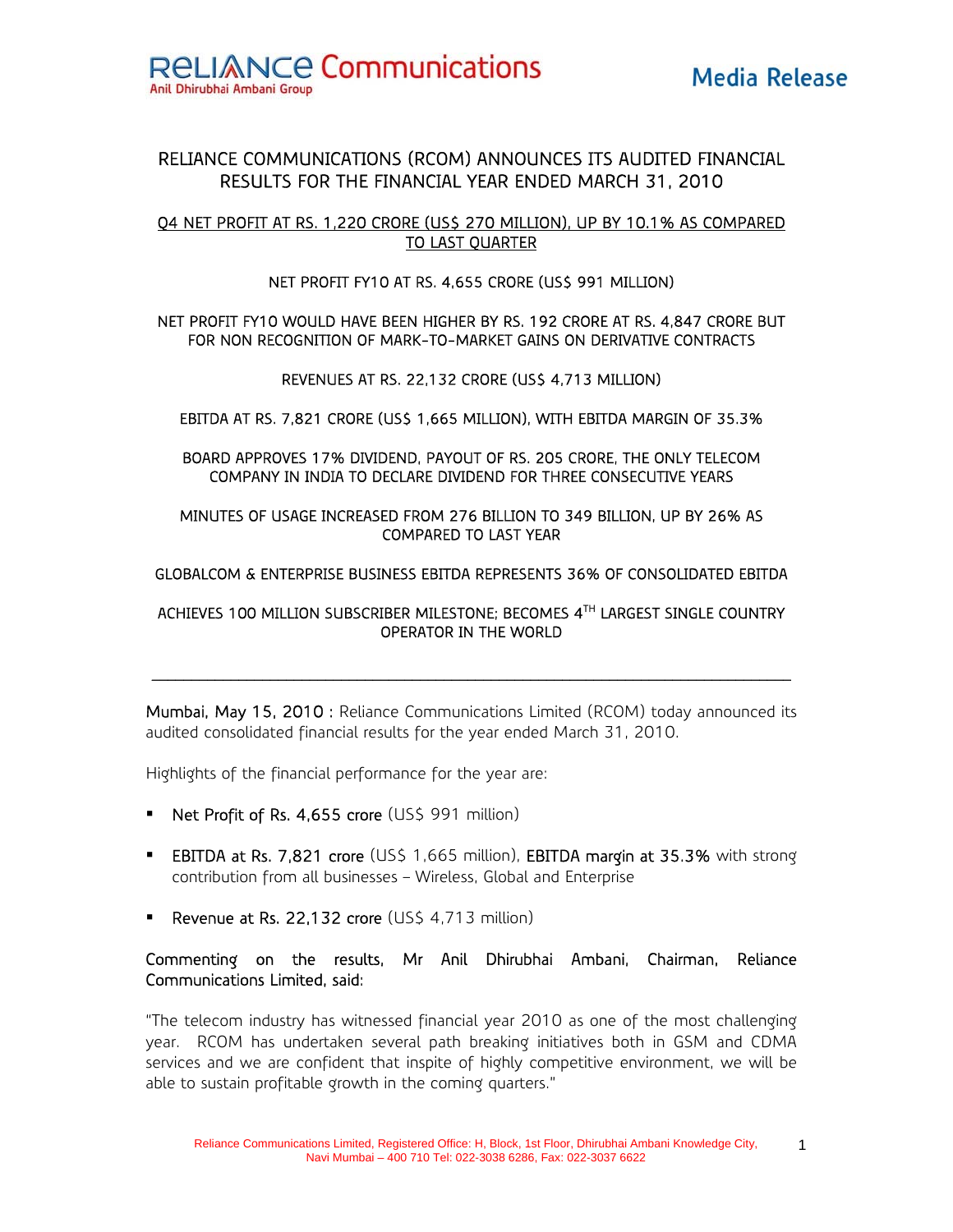## CORPORATE HIGHLIGHTS

#### Reliance Communications achieves a landmark of 100 Million Customers

RCOM, India's largest and only telecom operator offering nationwide CDMA and GSM mobile services, have crossed the landmark 100 million wireless customers, making it the 2nd largest wireless operator in the country to achieve this milestone. The momentous achievement has been attained within seven years of Reliance Communications first launching its pan-India mobile services in 2003. Incidentally, it is also the fastest ramp up of mobile customers in the world. With this landmark achievement, Reliance Communications becomes the 4th operator in the world to serve over 100 Million customers in a single country.

## Reliance Communications breaks away from tariff metering tradition of Indian telecom industry

Following the success of its first three Simply Reliance Initiatives, Reliance Communications announced the extension of Simply Reliance through another groundbreaking Simply Unlimited CDMA Offer, as part of its 100 Million Customers Milestone celebrations. Through this new Offer Reliance Communications breaks away from the conventional tariff metering practise of the Indian telecom industry. The new Simply Unlimited CDMA Offer aims to redefine the Indian mobile telecom space as well as expand the overall Simply Reliance portfolio through yet another simple and transparent Offering that delivers enhanced value through a single unconditional monthly recharge facility.

#### Reliance BIG TV launches India's first HD DVR service

Reliance BIG TV, the DTH entertainment service from Reliance Communications, as part of its business strategy announced a path breaking, first-of-its-kind technological innovation that will redefine the DTH landscape in the country. Reliance Big TV commenced the roll-out of India's first High Definition set-top box with Digital Live TV Recording capabilities. Big TV is rolling out its HD DVR set-top box across top 100 cities in India and will be supported by India's largest distribution infrastructure of a home entertainment service covering 6500 towns with a network reach of over 100,000 retail points. Reliance Big TV is also offering a 3-in-1 Universal Remote to enable its subscribers to the advantage of using single remote to control three devices namely, the TV, Set-Top Box and any other music/ disc player system.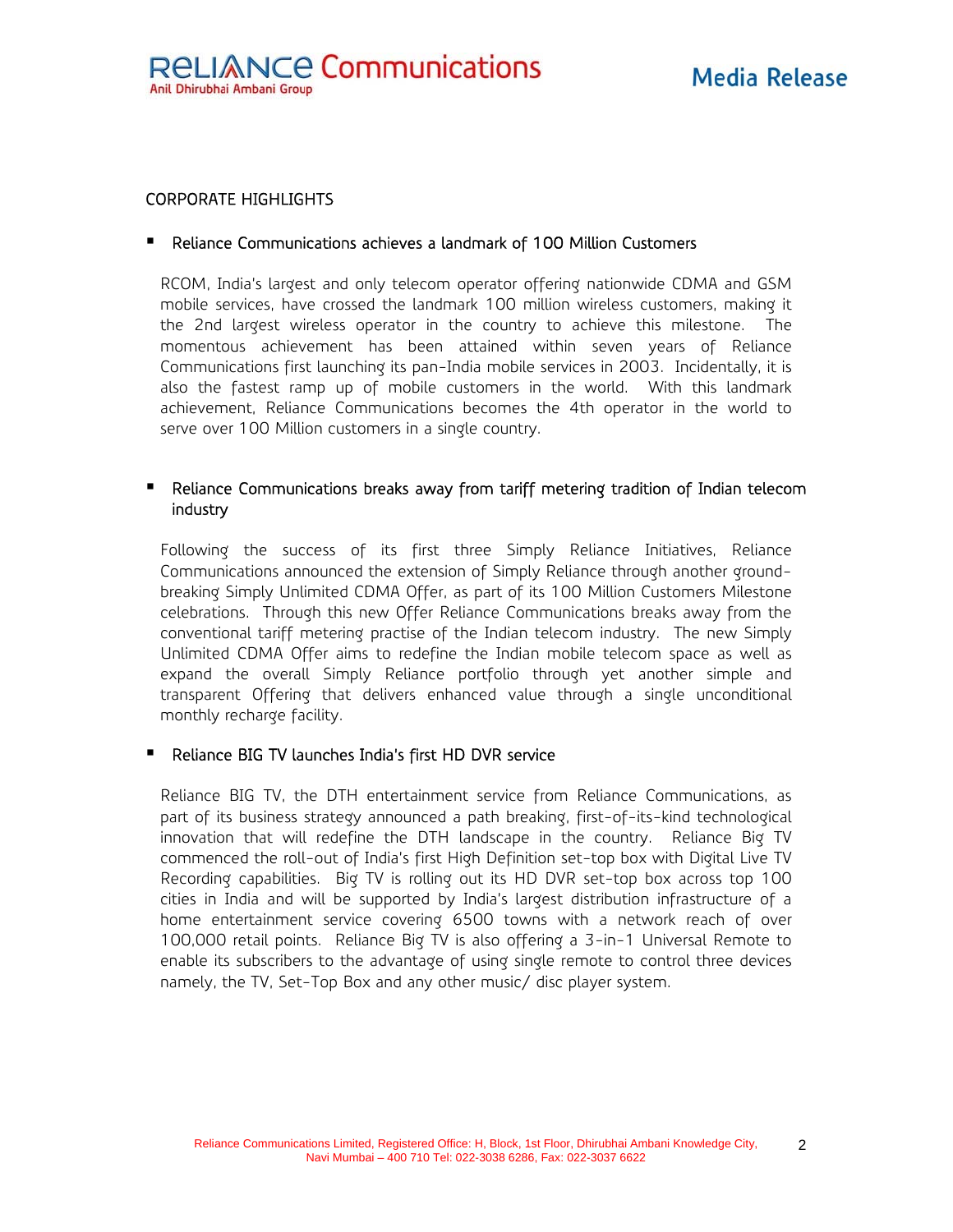#### About Reliance Communications

Reliance Communications Limited founded by the late Shri Dhirubhai H Ambani (1932- 2002) is the flagship company of the Reliance Anil Dhirubhai Ambani Group. The Reliance Anil Dhirubhai Ambani Group currently has a net worth in excess of Rs. 64,000 crore (US\$ 13.6 billion), cash flows of Rs. 13,000 crore (US\$ 2.8 billion), net profit of Rs. 8,400 crore (US\$ 1.8 billion).

Reliance Communications is India's foremost and truly integrated telecommunications service provider. The Company, with a customer base of 109 million including over 2.5 million individual overseas retail customers, ranks among the Top 4 Telecom companies in the world by number of customers in a single country. Reliance Communications corporate clientele includes 2,100 Indian and multinational corporations, and over 800 global, regional and domestic carriers.

Reliance Communications has established a pan-India, next generation, integrated (wireless and wireline), convergent (voice, data and video) digital network that is capable of supporting best-of-class services spanning the entire communications value chain, covering over 24,000 towns and 600,000 villages. Reliance Communications owns and operates the world's largest next generation IP enabled connectivity infrastructure, comprising over 190,000 kilometers of fibre optic cable systems in India, USA, Europe, Middle East and the Asia Pacific region.